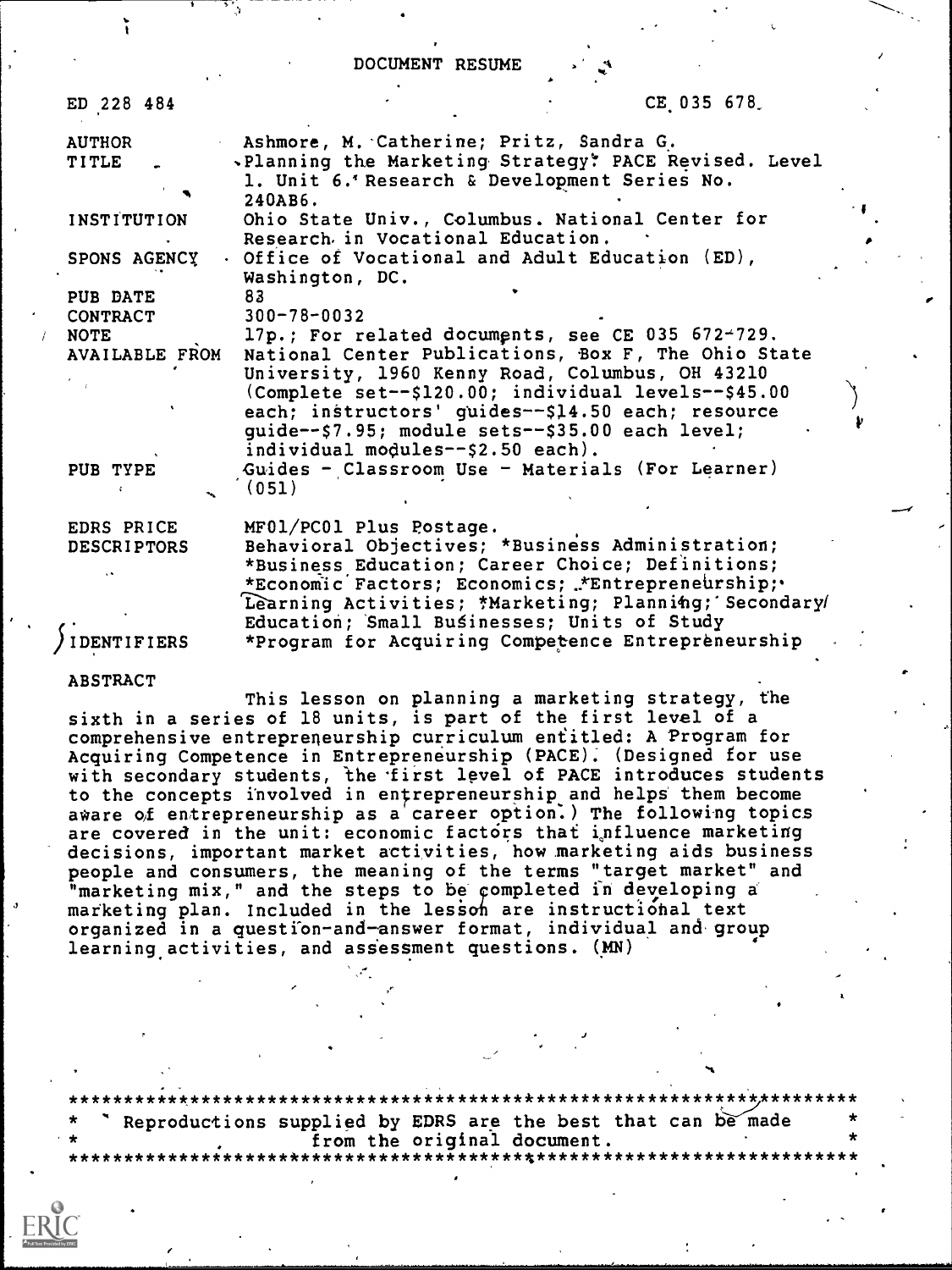UNIT 6

Level 1

evel 2

Level 3



Program for  $\leq$ Acquiring Competence in Entrepreneurship



14 and 16 and 16

# **companies** Planning the **Example 1**<br>The Marketing Strategy

Developed by M. Catherine Ashmore and Sandra G. Pritz

Yoù will be able to:

- Discuss the economic concepts that influence marketing. decisions.
- . Identify important marketing activities.
- Explain how marketing aids busihess people and consumers.
- t Define the terms "target market" and "marketing mix."
- Summarize the steps to be completed in developing a marketing plan.
	- U.S DEPARTMENT OF EDUCATION NATIONAL INSTITUTE OF EDUCATION FOUCATIONAL RESOURCES INFORMATION<br>The document has been reproduced as<br>formed that the been reproduced as CENTER' (ERIC) & document has been reproduced as received from the person or organization
	- originath*g* it Mino Changes have been made to improve reproduction quality

035678

**Points of view or opinions stated in this docu** went do not necessarily represent offictaI NIE position or policy



## <sup>4</sup> Research & Development Series No. 240 AB 6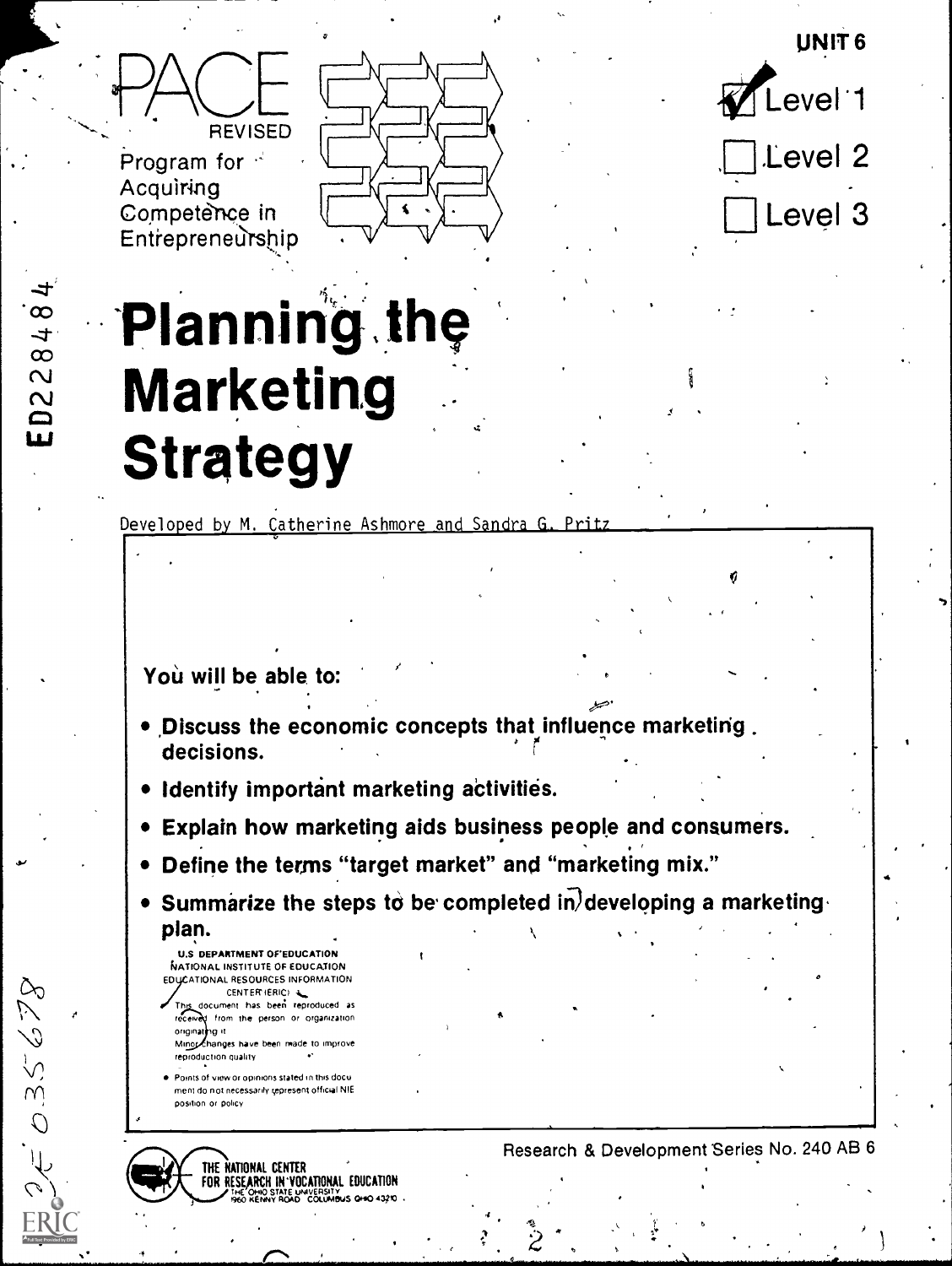# BEFORE YOU BEGIN...

- 1. Consult the Resource Guide for instructions if this is your first PACE unit.
- , 2. Read the Unit Objectives on the front cover. If you think you can meet these objectives now, consult your instructor.
- 3. Look for these business terms as you read this unit. If you need help with their meanings, turn to  $\qquad \qquad \mid$ the Glossary in the  $Resource$   $Guide,$

..

| communication<br>exchange | $\bullet$ | marketing orientation<br>marketing plan |  |
|---------------------------|-----------|-----------------------------------------|--|
| financing.                |           | product development                     |  |
| free market system        |           | storing                                 |  |
| marketing                 |           | target market                           |  |
| marketing function        |           | transporting                            |  |
| marketing mix             |           |                                         |  |

 $\bullet^{\prime\prime}$ 

 $\begin{pmatrix} 1 & 0 \\ 0 & 0 \end{pmatrix}$ 

.  $\mathcal{C}$  ,  $\mathcal{C}$ 

<sup>2</sup>  $\frac{3}{2}$ 

 $\mathbf{r}$  the state  $\mathbf{r}$ 

 $I = \{1, 2, \ldots \}$ 

 $\sqrt{2}$ 

**B** and

..

..

,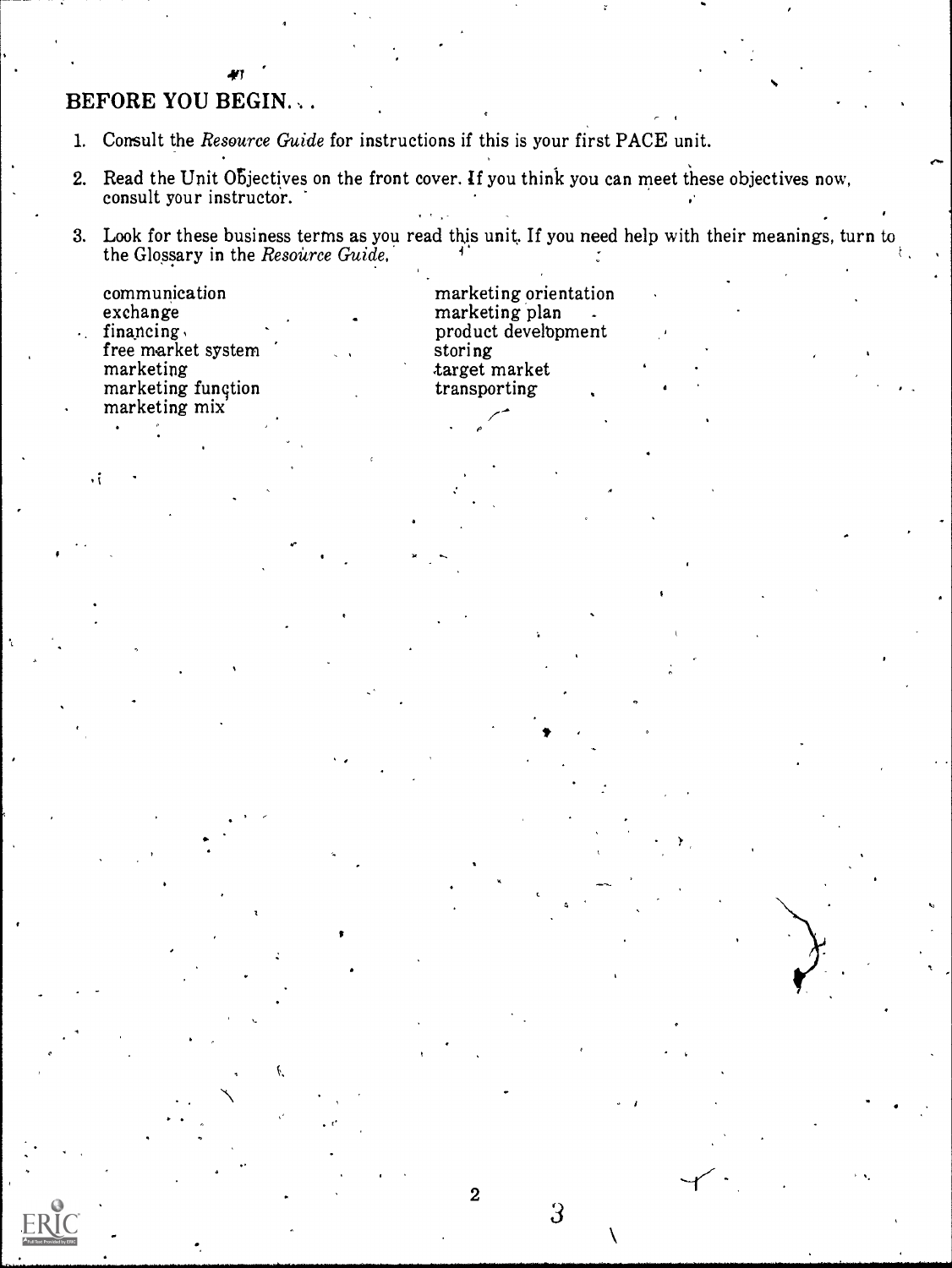# PLANNING THE MARKETING STRATEGY

## WHAT IS THIS UNIT ABOUT?

4

ae.

Even the simplest form of business is involved in marketing. Whenever a product is sold or a service is provided, marketing decisions must be made.

Businesses make marketing decisions by completing many steps that bring producers and consumers together. Consider the following example:

This morning Jane was awakened by an alarm clock made in Japan. The manufacturer used parts from Switzerland to put together the ,clock works. The plastic casing was molded in the United States. Jane purchased the clock a year ago when a special rebate offer reduced the price.

Jane breakfasted on orange juice, milk, and cereal. The juice was made from concentrate prepared in Indiana but using Florida oranges. It was shipped by rail to a packaging plant in Illinois and transferred to a wholesaler in Jane's area. Then it was distributed by truck to the supermarket where Jane purchased it.

The cereal was made from wheat grown in Kansas. It was processed in Michigan and then transported to the same supermarket. Television advertising had made:Jane familiar with the brand of cereal and juice she bought.

Jane's milk came from a farm ten miles from her home. However, it was first delivered to a dairy 300 miles away, where it was processed and packaged.



3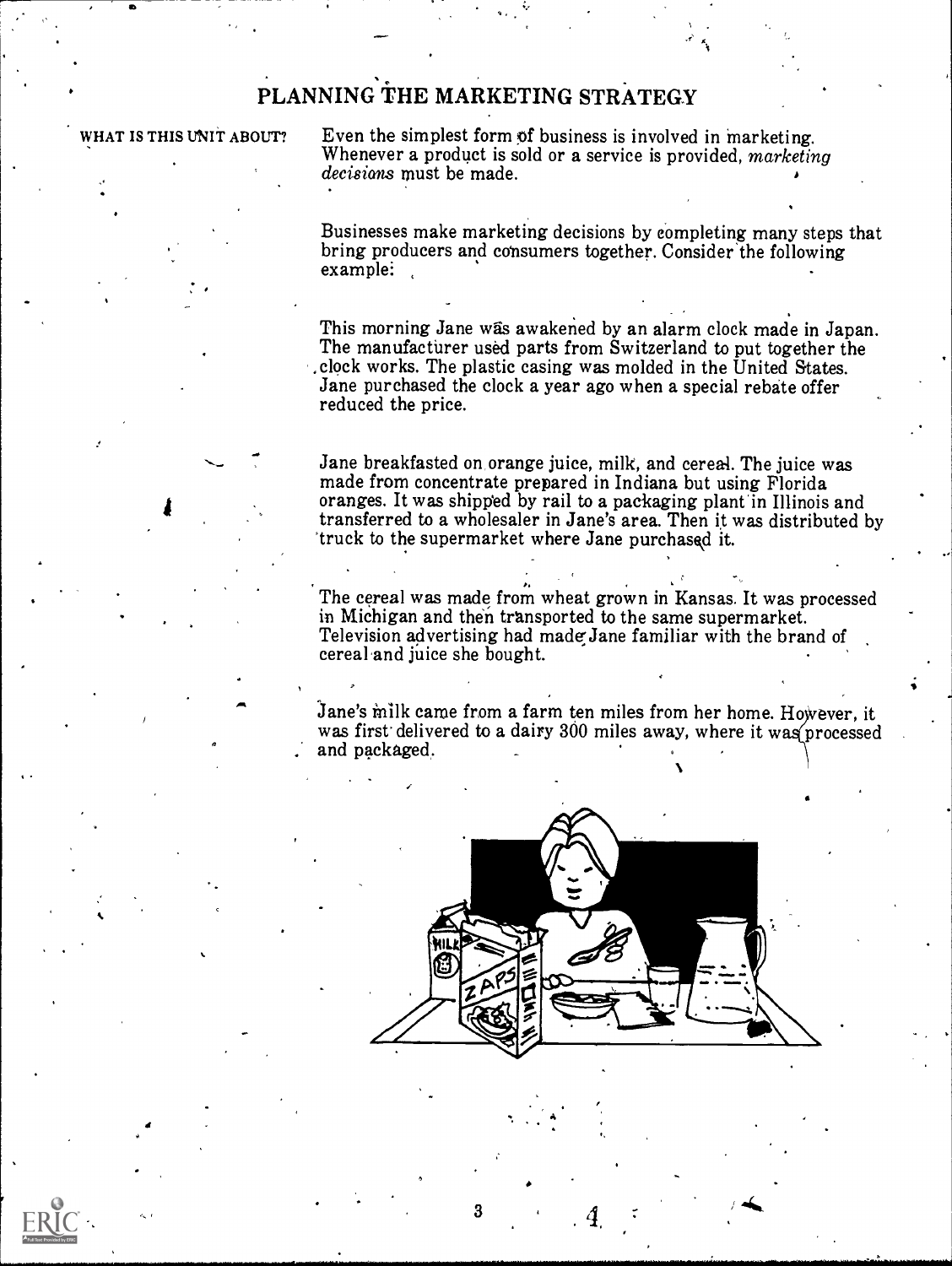Jane stored her orange juice and milk in a refrigerator made mostl of metals. The metals were mined in Venezuela, smelted with coal<br>and coke from Pennsylvania, and then shipped to the stamping plant of the manufacturer in Iowa. The manufacturer assembled the unit with motors from Ohio; paint from New York; light bull From Massachusetts; and aluminum, rubber, copper, plastics, and other materials from sources around the world. The refrigerator's manufacturer had to make sales arrangements with a local appliance' store to sell that brand. The store's salespeople sold one of the  $\cdot$ refrigerators to Jane. She came in to the store because of a newspaper advertisement she read.

Many marketing decisions made in different parts of the world affected Jane's morning.

Simply defined, marketing includes all of the activities involved in the exchange of goods and services between producers and consumers. Marketing activities must be done in such away that everyone who , participates in the exchange process is satisfied. For example, if Jane didn't like the flavor of the orange juice, she would not buy it again.<br>If the appliance business had to spend a lot of money repairing the refrigerators it sold, it may decide to sell a different brand in the future. A business must be able to market its products so that it can make a profit and also satisfy its customers.

WHAT ARE THE FUNCTIONS All marketing activities can be grouped within eight functions.<br>
<sup>"</sup>OF MARKETING? functions include *product development, exchanging, transporting*, All marketing activities can be grouped within eight functions. Those storing, financing, pricing, communication, and information analysis.<br>To market your products, you will have to complete each of these functions. If your company does not want to handle some of the functions, you may need.to find other businesses to handle them.

> Marketing functions-are not always handled well. Consumer groups, government agencies, and business associations have criticized some marketing activities. You can probably think of advertisements. salespeople, packages, labels, or prices that upset you. You may have found a company that would not fix the appliances it sold. After purchasing a product, you may have been sorry that more information about the product was not' available before you made the decision.

> As a business person you do not want to have those types of problems. You need to understand each of the marketing functions and their importance to the success of your business.

> The *design* and *creation* of a product is usually considered to be a manufacturing function: However, marketing. can be involved even at this stage. The people responsible for sales, transportation, and product storage often can be very helpful in product development. Salespeople may be able to suggest what customers like or don't like. People in transportation can test new products to see if they can be handled without damage.

> > 5

HOW CAN MARKETING BE DEFINED?

' OF MARKETING?

HOW IS MARKETING INVOLVED IN THE DESIGN AND CREATION OF A PRODUCT?

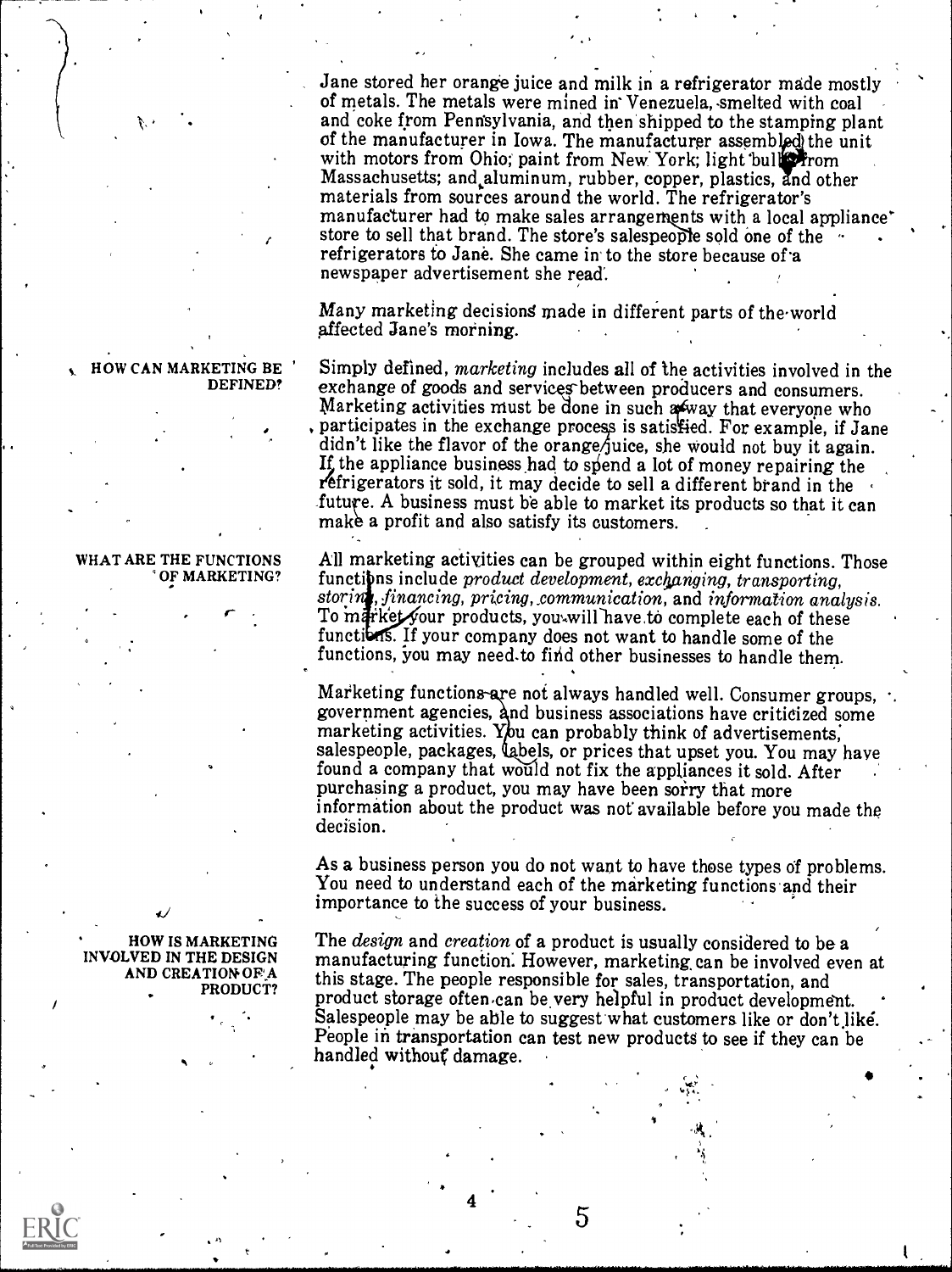WHAT ROLE DOES MARKET-ING PLAY IN PACKAGING AND BRANDING?

 $\sigma$  is a set of  $\sigma$ 

Another important role that marketing can play in product development is in packaging and branding. Packaging is developed to protect the product until it can be used. However, packaging is also used for promotion. It can attract a customer's attention to the. prpduct and provide information that will help customers make good decisions. *Branding* is how-customers can tell your product from your competitors' products. Putting'your brand name on your product makes it easier for customers to find your product.

The brand can also be used to present a specific image of the product to customers. Think of the image created by a name like Jiffy Clean oven cleaner or Starshine shampoo. Marketers who carefully study customers and their needs can suggest the type of packaging and brand names to use for new products.



SELLER? exchange of the product between the seller and the buyer. The marketing function of "exchanging" includes two main marketing activities—selling and buying. These complete the Salespeople need to present products or services to the customers in such a way that the customers will want to buy. Effective selling considers customer needs and whether the customers will be satisfied with the purchase.

> The responsibility of customers in the exchange process is to make the best buying decisions possible. Therefore, customers should think about their needs and how products or services will be used. They, may want to look at several possible products and brands before making a final decision.

WHAT ROLE DOES TRANSPORTATION PLAY IN MARKETING?

HOW DOES MARKETING SATISTY THE BUYER AND

> Many years ago, transportation was the most important marketing function for some businesses. At that time, the interstate road system and airline service were nokavailable. Companies had trouble getting products to customers locate'd far from their businesses. As. transportation improved, companies began to pay less attention to that part of marketing.

Today, transportation decisions are again very important. This has happened because of the high costs of fuel, equipment, and labor. Transportation includes all of the product handling and product movement.activities that occur between the time a product is manufactured to when it is sold.

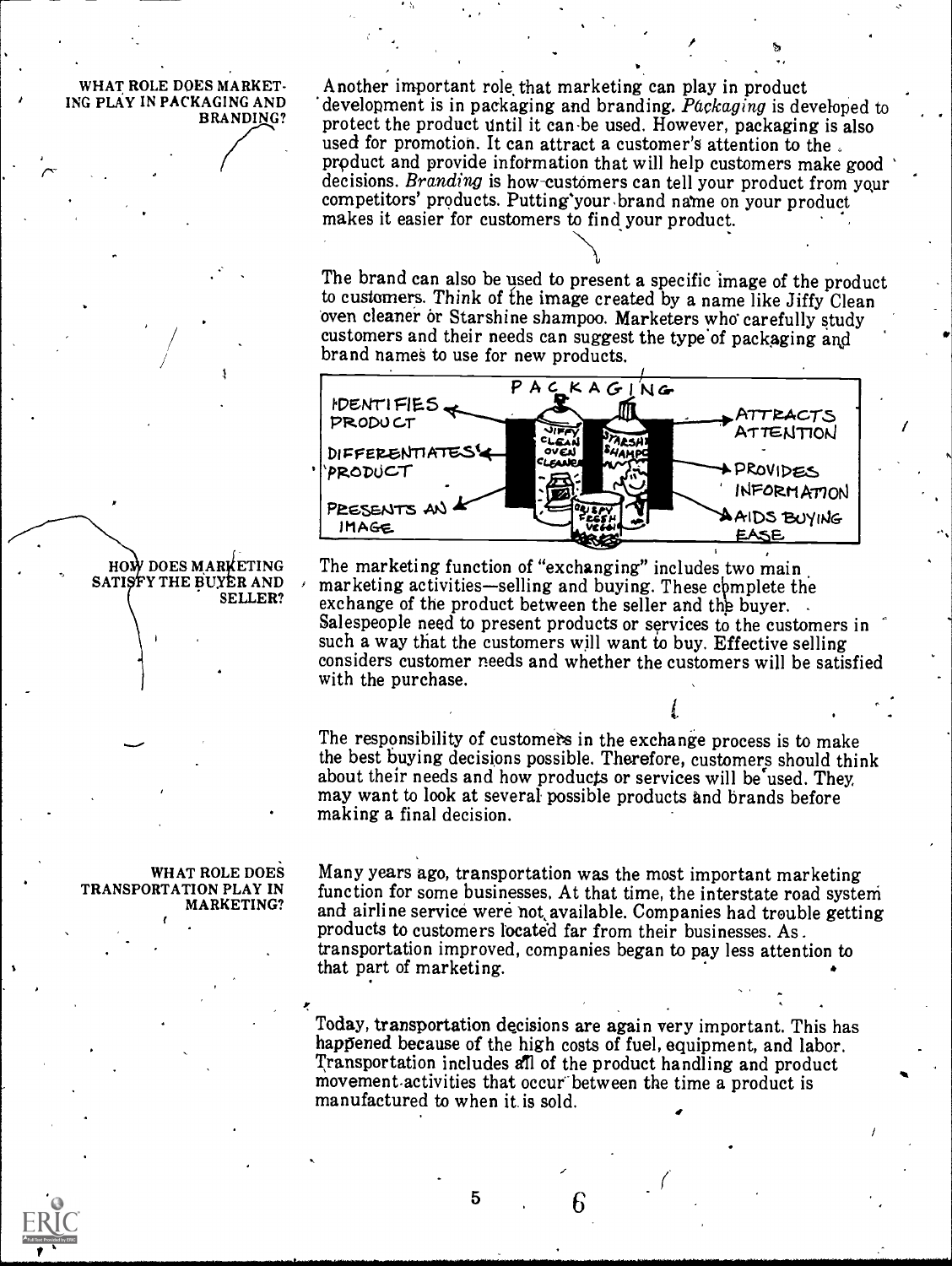## WHAT ROLE DOES STORAGE PLAY INMARKETING?

-,

 $\mathbf{r}$ 

.

,

 $\tau$  and  $\tau$ 

6

 $\bullet$ 

. .  $1 \qquad \qquad$ 

#### WHY IS FINANCE AN IMPORTANT FUNCTION OF MARKETING? .

7

### <sup>e</sup> HOW IS A FAIR PRICE DETERMINED?

#### 1. WHAT ROLE' DOES COMMUNI. CATION PLAY IN MARKETING?

..

Most products are not used right after they are produced. Companies that make toys sell most of them during the Christmas season. In order to have enough toys available, the company will make the toys all year long. That means that toys will need to be stored for a long, time before they are sold.

Some storage occurs for almost all products. You must make sure that space is available for your products, and that they are handled and kept in such a way that they are not damaged.

Money is needed to pay for materials used to produce products. There will also be expenses for buildings, equipment, and employee salaries. There are many expenses in completing all of the marketing activities. .

Someone must be willing to invest money to pay these costs. The investment of money in business activities is known as financing. If the product is developed and marketed well, the people who invested money should receive a profit. However, many products are not successful and people lose money rather than make a profit. Financing of marketing activities is a very important marketing function.

If a product, or service is going to be purchased and used, producers and consumers must agree upon a price. The price must be fair to consumers so they get a good value for the money they are spending. A business must get at least enough money from the sale of products to cover all of its costs, but it should also make a profit when the products are sold.

Usually, customers will compare the price of your product with other products they might buy. They may also be interested in using credit cards or making installment payments for expensive items. You must set the best price and know how your customers will pay you before your products are sold.

Every day people come into contact with thousands of products and services. This contact results from shopping, from seeing and hearing advertisements, and many other daily activities. Of all of the products people see, they will buy only a very few. Businesses must be able to communicate with people to turh them into customers.

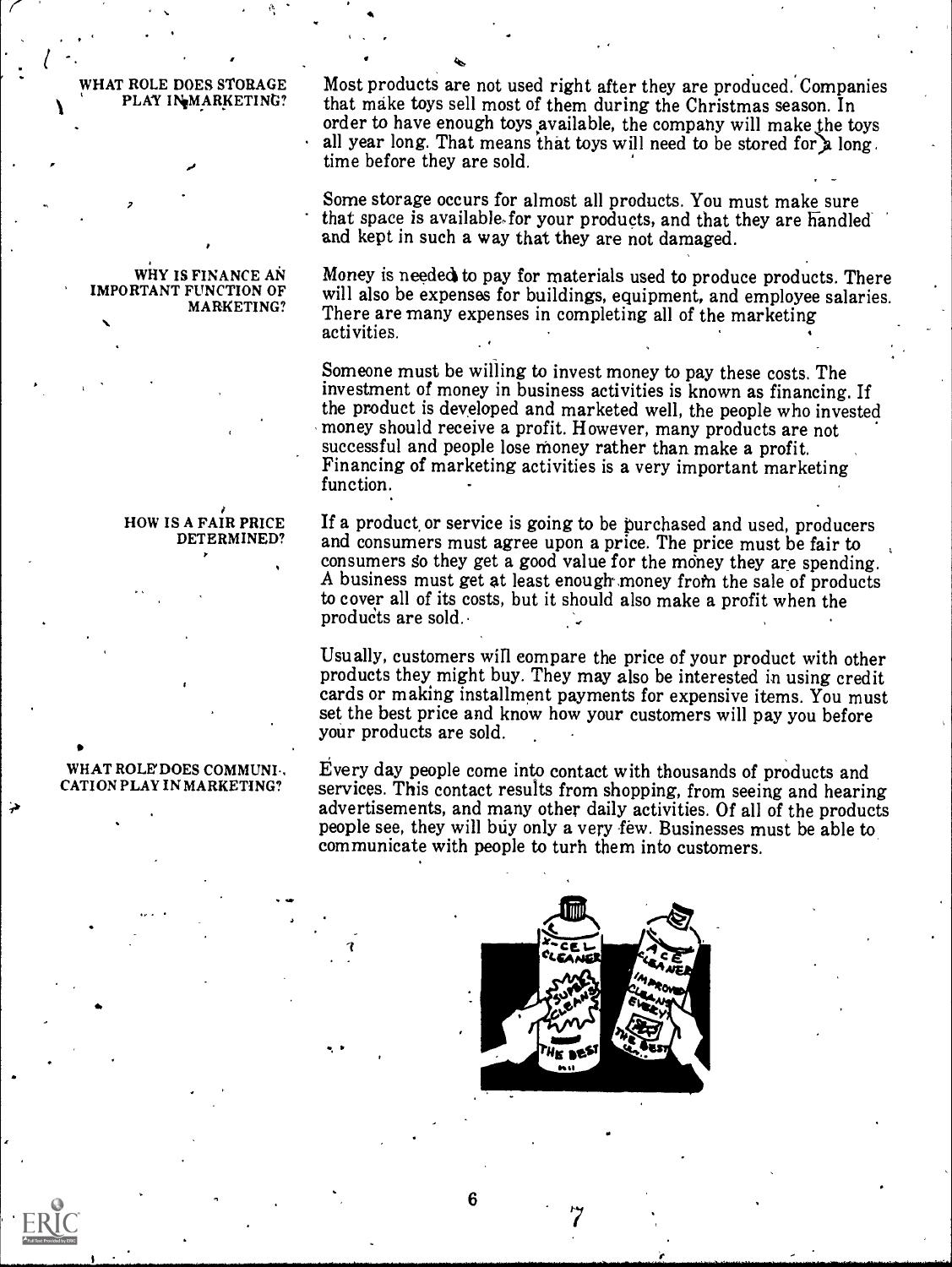Communication is the exchange of information between a buyer and seller. Communication activities include the use of selling and advertising, displays, letters, and brochures. There are many other ways to inform customers about your products and the benefits they will receive from purchasing your products.

#### WHY IS INFORMATION ANALYSIS IMPORTANT!

WHAT ARE THE BENEFITS OF MARKETING FUNCTIONS?

Marketing activities will not be as effective if businesses only send information to consumers. Consumers provide useful information to businesses as well. Several marketing activities are used to gather. information from consumers. This information is used to develop new' products and improve current ones. It is also used to help in setting prices, designing sales and advertising messages, and improving other business decisions.

One of the benefit§ of marketing activities is that marketing gives customers a greater choice of products and more information about each, product. As a result, customers should be able to make better decisions and be more satisfied with their purchases. Customers are becoming more careful shoppers these days, and businesses have to make better marketing decisions to be successful.

ζĆ



Marketing can be very expensive. For many companies, the cost of completing all the marketing activities is more than 50 percent of the total cost of the product. A business that very carefully plans and controls its marketing activities should be able to lower its costs. That can mean a lower price on the product for the customers, and better sales. Those better sales then mean more profit for the company.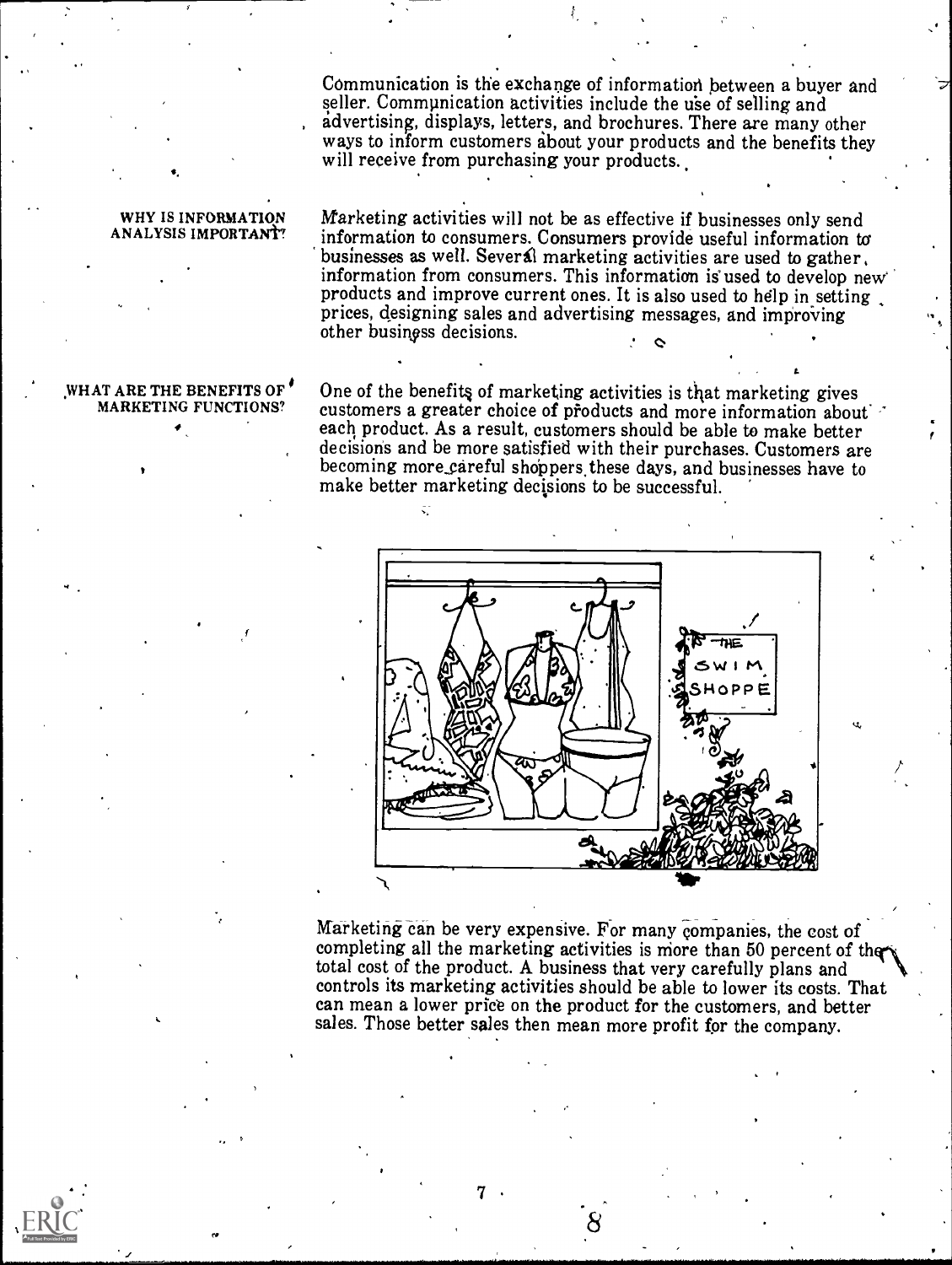WHAT IS A "FREE" 'MARKETING SYSTEM? The American economy can be described as a "free" market system. That means that, within certain limits, businesses are allowed to sell  $\bullet$ any products or services that they choose. Consumers can also use their money to buy anything they would like to own.

In most situations, businesses are free to charge whatever they choose for the products or services they are selling. Consumers, on the other' hand, can shop among several businesses until they find the best price for the things they want to buy.

This "free" market is quite efficient, but businesses don't always make the right choices. Businesses sometimes decide. to make products, but then the consumers don't Want to buy them. Companies may want to charge a higher price than most consumers are willing to pay. Those, businesses will not be successful unless they change the products they are selling or lower the prices they are charging.

From the consumers' point of view, they might want to buy products that businesses are not currently producing. Also, they may not want to pay the prices the businesses are charging for products. Consumers<br>may not be able to satisfy some of their needs unless they can convince businesses to produce what the customers want or to reduce their prices.



The relationship between businesses and consumers in a "free"' market system is based on supply sad demand. If customers want to buy more of a product than can be supplied by businesses, there is high demand, and the price will usually increase. On the other hand, if more products are available than consumers want to purchase, the supply is high, and the price will usually go down. The market will work best when businesses provide just as many products as customers want to buy at the right price. Prices for those products should be high enough-for businesses to pay for the costs of producing and marketing the product and to make a reasonable profit.

HOW DOES A "FREE" MARKET SYSTEM WORK?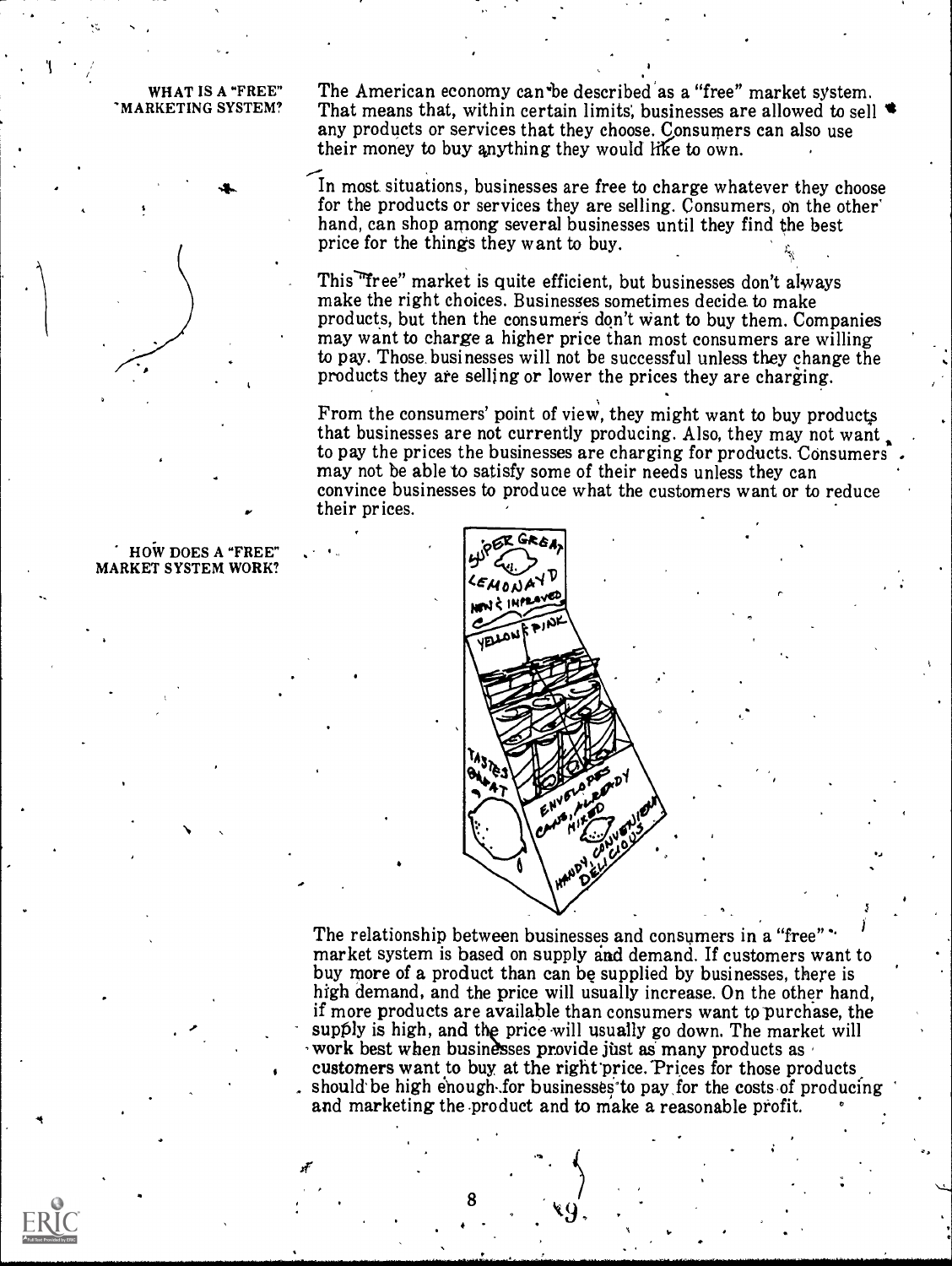Based on this simple description of supply and demand, it should be clear that businesses will be most successful if they have what consumers want to buy. In this way, businesses will not waste money  $\infty$  products and services that have no chance of being sold. Also, customers are more willing to pay a reasonable price for a product if they know it is something they want and can use. This approach to . business planning, which is concerned about customers needs and profit, is known as the marketing orientation.

#### WHAT MARKETING ., QUESTIONS MUST A BUSINESS PERSON ANSWER?

 $\mathbf{P}$  10  $\mathbf{P}$  10  $\mathbf{P}$  10  $\mathbf{P}$ 

 $\sqrt{2}$ 



WHAT IS EFFECTIVE MARKET pLANNING BASED UPON?

HOW CAN A TARGET MARKET

/

-  $\mathcal{I}$ 

BE IDENTIFIED?

.......1.6.

 $\mathbf{A}^{\dagger}$ Every business person must answer the following basic questions before he or she begins to operate a business. Those questions are:

 $\ddot{\phantom{0}}$ 

1. What products and services are we going to provide?

- 2. To whom will we sell our products?
- : 3. Where will we sell our products?

4. What marketing activities will we complete?

Many other questions must be answered as well, but the four  $\cdot$ questions listed above may be the most important. Questions 1 and 4 determine the type of business. Questions  $\hat{2}$  and  $3$  identify the market the business would like to serve.

Effective,marketing planning is based on a two-step process,that answers the basic business questions. The first step is to identify a  $_t$  target market. The target market is a group of potential customers with similar needs that can. be satisfied by the company. The second step is to develop a *marketing mix*. A marketing mix is the combination of a product, its price, and the methods of distributing and promoting it that the business will provide for customers.  $\epsilon$ 

Identifying target markets of people who will buy your products and services requires careful study. It is often difficult to find out what customer's need, who they are, where they live, and how much they are willing to spend for specific products. Ma'rketing research and good communications with consumers can help to identify target markets.



9  $10<sup>1</sup>$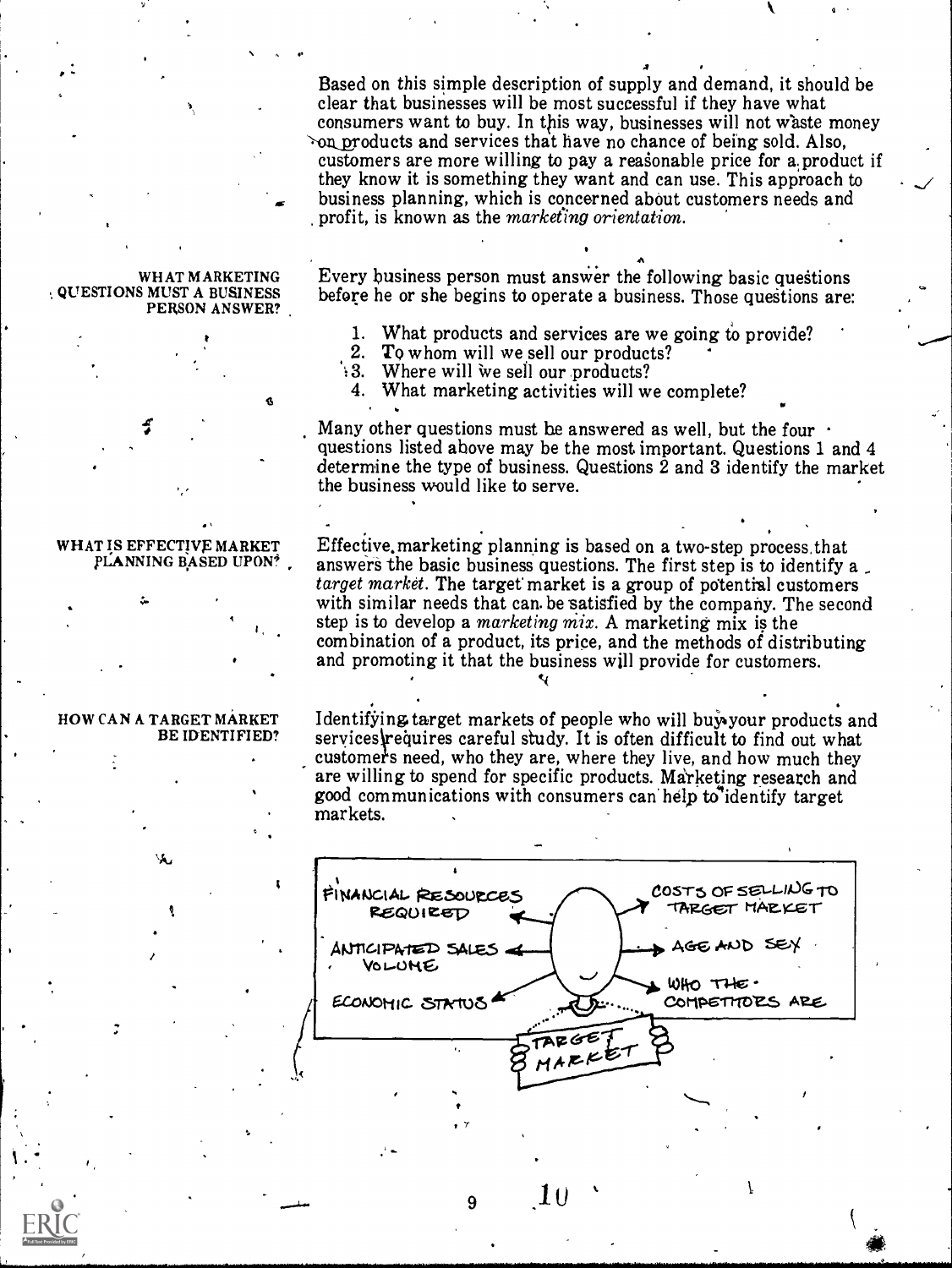HOW CAN A MARKETING MIX Many decisions have to be made when developing a marketing mix. BE DEVELOPED? You must decide on the quality of products to be sold, the features of those products, and the services and guarantees to be provided. You must'set a price, bukyou must also decide whether to extend credit, to give discounts, or to accept trade-ins. Manufacturers must decide how the product will be delivered to customers and who will sell it. Retailers must decide whether to locate their stores downtown, in a shopping center,  $\bullet$ r elsewhere. They need to decide whether salespeople should be used or whether products should be sold through catalogs or.vending machines. They must decide whether television, radio, or newspapers are the best way to advertise.

> These are just some of the possible manketing, mix decisions. The more you know about your customers, the easier it will be to make those decisions. Your marketing mix will determine whether your business can provide something that is different from competitors' products, more satisfying to customers, and more profitable to your company.

#### HOW CAN A MARKETING PLAN BE DEVELOPED2

A Because there are so many marketing activities to be completed, they must be planned and coordinated with each other. A marketing plan is a business tool that helps you to plan and coordinate your marketing activities. In the marketing plan, you decide what important marketing activities should be done during a specific period of time (usually six to eighteen months). You then put these activities down in writing. You also decide what standards of performance to set for each activity, so you can evaluate them later.<br>Within the plan, you must decide what people will be responsible for each activity. You will also decide on time lines, so each activity will be accomplished at the right time.

It is easy to see why very big firms need written marketing plans. When hundreds of people are involved in marketing, the plan is needed to tell them what must be done and when. Marketing plans, can help small businesses, too. It is difficult to be sure that<br>everything in a business is done at the right time unless there is a written plan to follow. Without a plan, the way your company markets your products may change and no one will realize it. Also, it will be hard for you to tell what your business does well and where its weaknesses are without specific plans.

# WHY WILL A BUYER'S

MARKET CONTINUE? buyer's market will continue for most or all businesses. A buyer's Unless the economy changes suddenly, you can probably expect that a buyer's market will continue for most or all businesses. A buyer's market occurs when buyers, through their demand for a product, determine its price. The supply and demand for most products is such that a buyer's market does exist now. There are some exceptions, especially where products and services depend a lot on natural resources.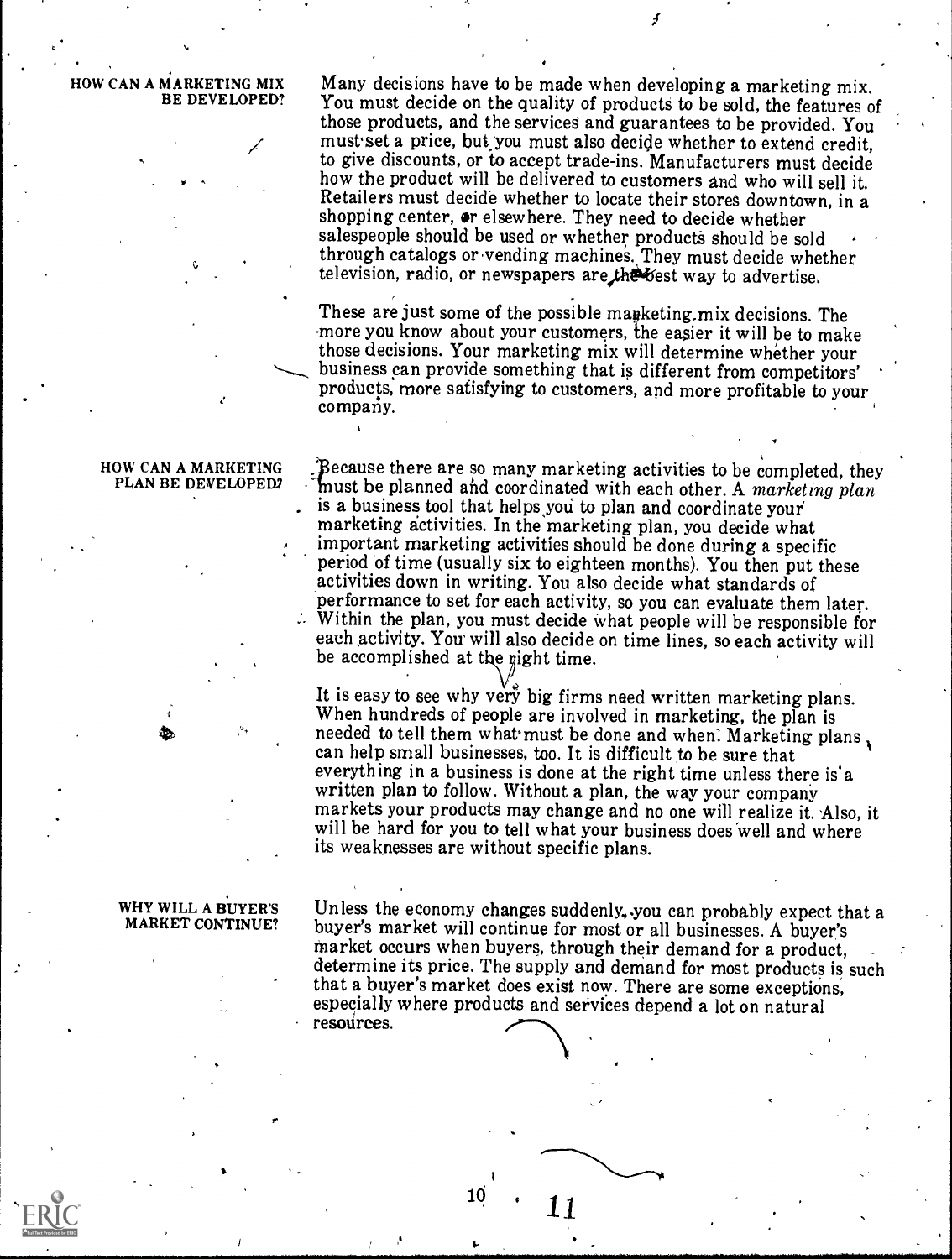Competition will 'probably increase. Businesses now identify their competition in a different way. Firms with quite different products are now competing for the same consumers. Companies that have products and services that are quite similar, have a difficult time convincing customers that their brand is better than all others. Every business must show customers that it has something specialsomething competitors don't have. A company's "something special" may be a lower price, a better location, or an extra service. Customers will look for the things that give them better value for the money they are spending. You can expect that future'buyers will be more knowledgeable and more demanding. In a constantly changing world, you can also expect that consumers' needs will change. Businesses that do not try to keep up'with consumer desires will face. almost certain failure.

6

 $\sqrt{2}$ 



Having a successful business today will not guarantee that your company will be successful tomorrow. But, if you are a small business owner who understands customers and develops a good marketing program you can be optimistic about your future. To do so, though, your, marketing must keep adapting to change.

12

 $\overline{11}$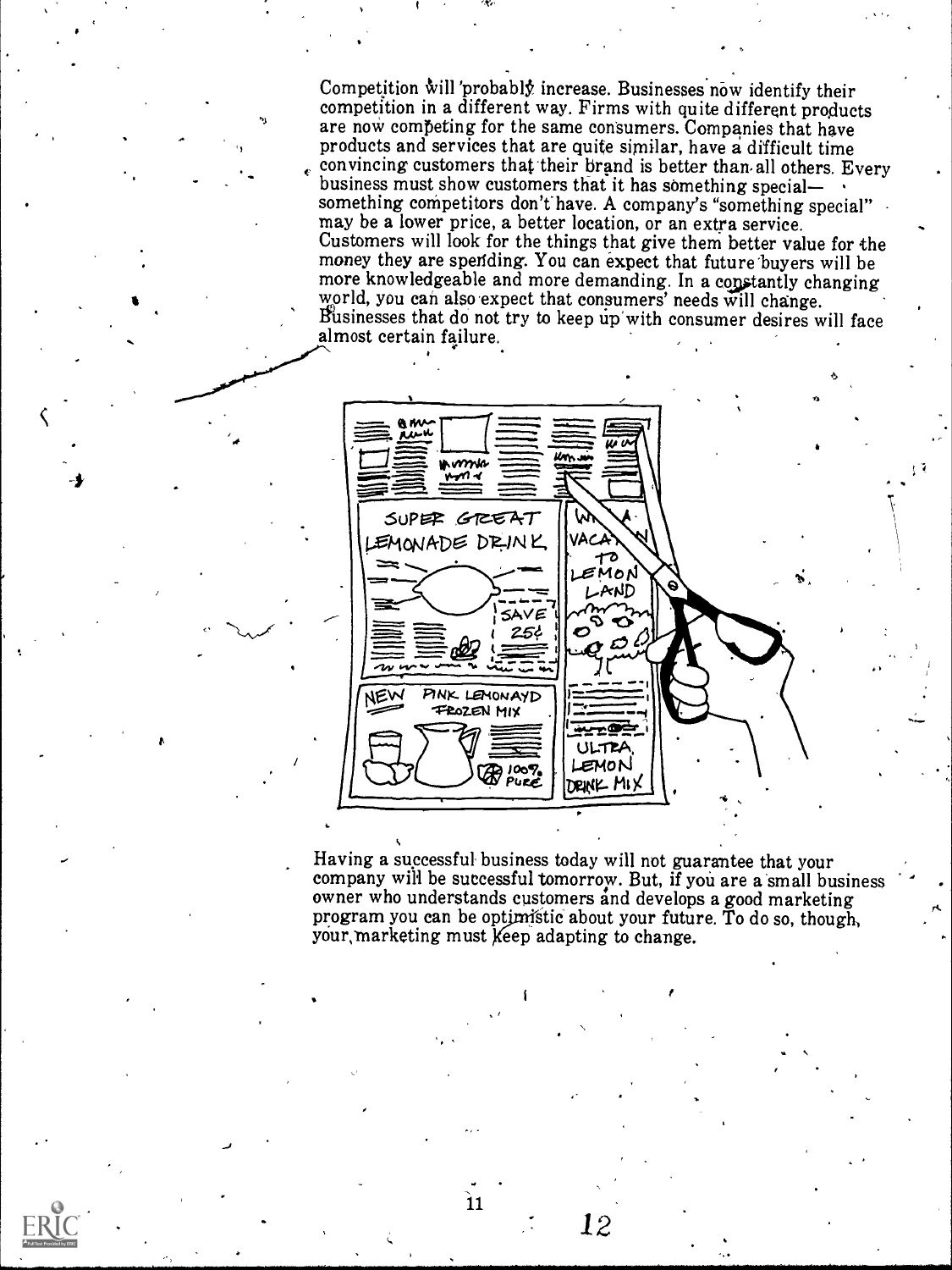ACTIVITIES Do you feel knowledgeable enough about whit it takes to become an entrepreneur? Will you be able to put some of the skills into practice? The following activities will help you experience some of the real-life situations of entrepreneurs.

INDIVIDUAL ACTIVITY

INDIVIDUAL ACTIVITY Select any product that you use regularly. Using interviews and library resources, attempt to trace the path of the product from producer to consumer. If you can, identify every business involved, the location of that business, and the activities of the business. Write a report on the information, or give a talk about it to the class.

> Interview five people to find out what they think the term "marketing" means. Compare their definitions with the one in this unit. If you find differences in their opinions, try to explain why people have different ideas about marketing.

GROUP ACTIVITY Complete this activity with three to seven other students. List the eight functions of marketing. Then go through the yellow pages of a telephone book and list companies that are responsible for completing each of the.marketing functions. After your lists are prepared, discuss the following questions:

- 1. Which functions seem to be provided by the greatest number 'of companies?
- 2. Which functions seem to be performed by the fewest companies?
- 3. What reasons might explain the differences'between the . answers.to questions l' and 2?
- 4. Does it Seem that most companies specialize in one function or provide several functions? Why? $\therefore$
- 5. If you were operating a business, how would you select another company to complete the transportation-function for you?

1

GROUP ACTIVITY Form two teams and debate this issue: "Marketing costs too much when compared to the value customers receive from marketing activities."

13

ໍ12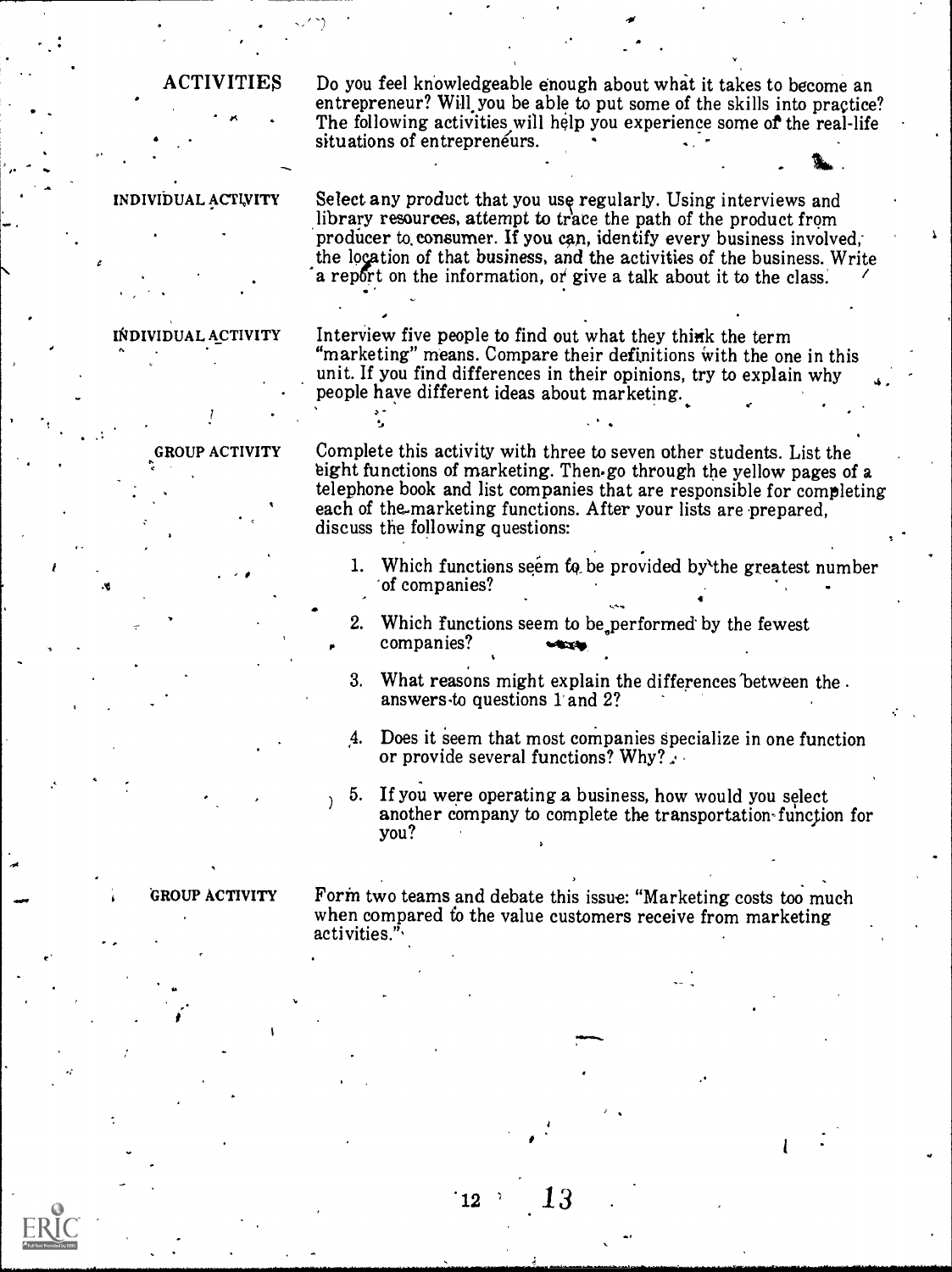GROUP ACTIVITY

**V** V V V V V

Pretend that your group is going to sell t-shirts as a fund-raising project.

- 1. Identify a target market for the t-shirts.
- 2. Describe the marketing mix you would use (pr4duct, place, price, promotion).

3. List each of the-marketing functions and describe how each would be completed.

## INDIVIDUAL ACTIVITY L,

When you have finished your plans, compare them to those of several other groups in your class. As a class, discuss the strengths and weaknesses of each group's plans.

## INDIVIDUAL ACTIVITY

Using the case study at the beginning of the unit, list all of the marketing activities that were described as influencing Jane's morning. Then classify each of the activities under one of the marketing functions.

An appliance manufacturer is described in the case study, at the beginning of the unit. Develop a set of sample answers that the manufacturer might give to the four basic questions:

13 M

- 1. What products and services are we going to provide?<br>2. To whom will we sell our products?
- 2. To whom will we sell our products?<br>3. Where will we sell our products?
- 3. Where will we sell our products?<br>4. What marketing activities will we

What marketing activities will we complete?

 $14$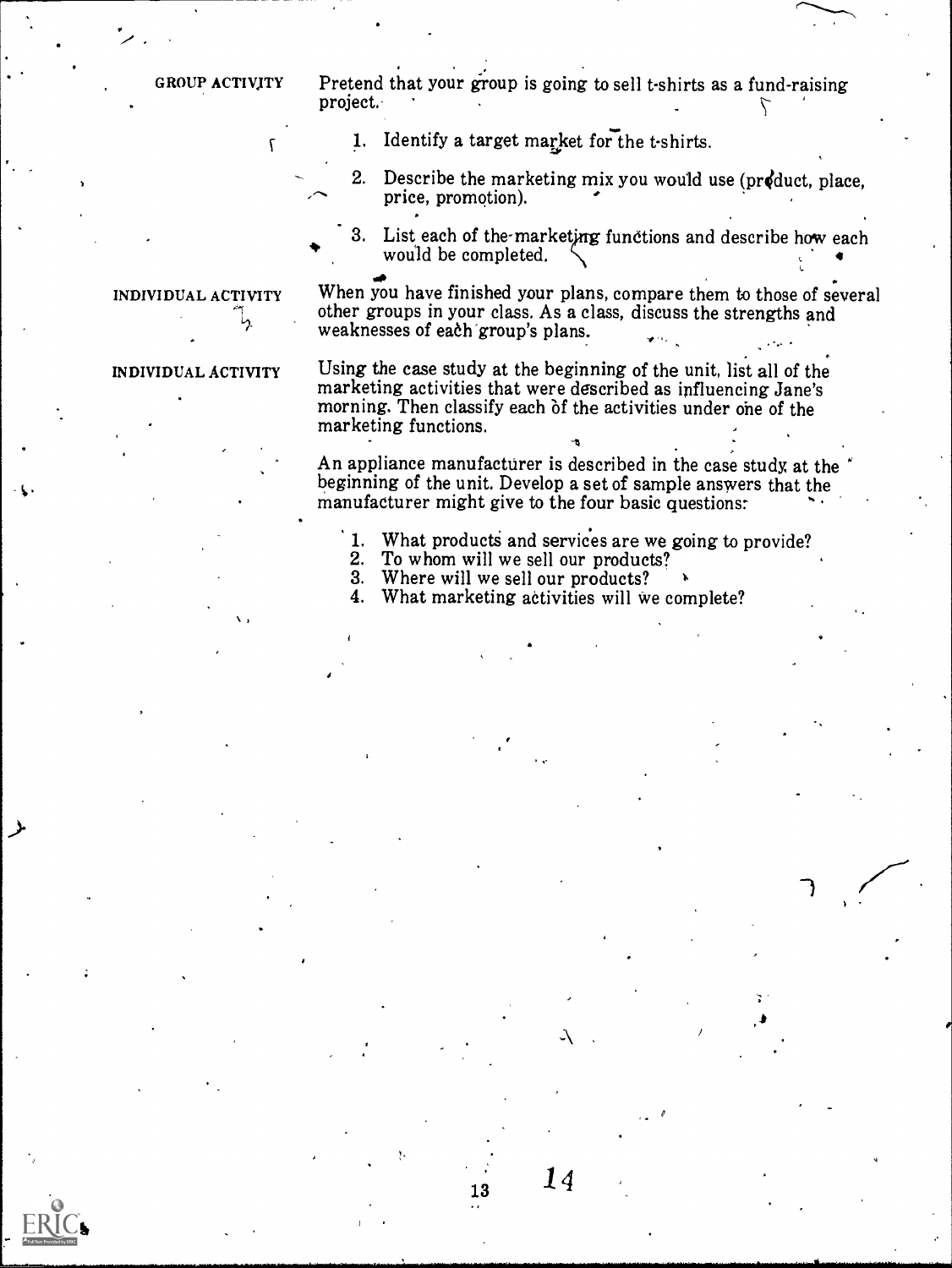we

ASSESSMENT Directions: Read the following assessment questions to check your own knowledge of the information in this unit. When you feel . prepared, ask your instructor to assess your competency on them.

- 1. Explain why businesses should be concerned with customer satisfaction.
- 2. Explain what marketing is.
- 3. List the eight major functions of marketing.
- 4. Describe the responsibility of consumers when they buy products or services from a business.
- 5. Discuss the effect of the "free' market system on decisions made by businesses and decisions made by consumers.

 $.15$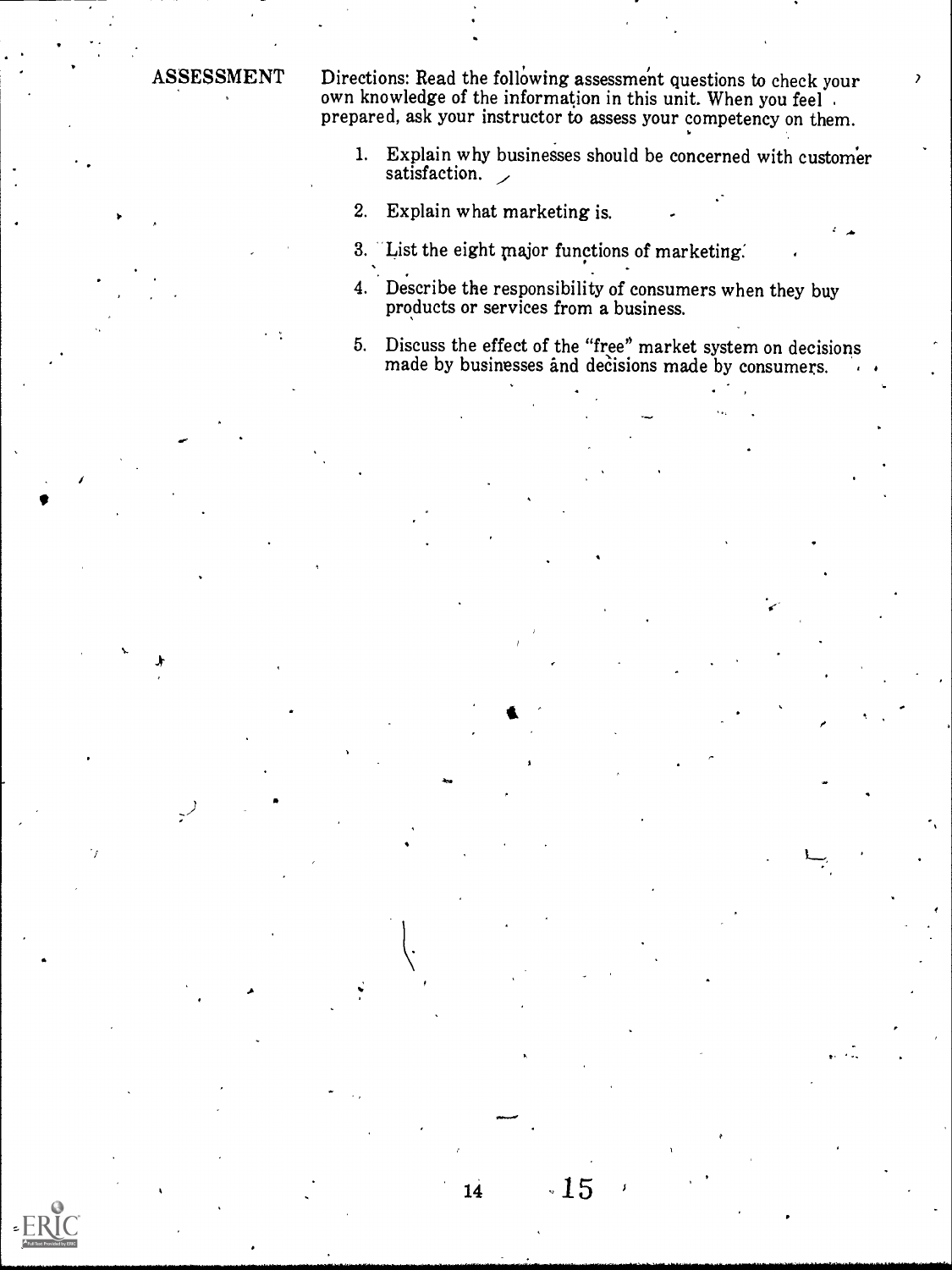SOURCES USED TO DEVELOP THIS UNIT

- Ely, Vivien King, and Barnes, Michael T. Starting Your Own Marketing Bfisiness. 2nd ed. New York: McGraw-Hill Book Company, 1978.
- Rutt, Roger W. Creating a New Enterprise. Cincinnati: South-Western Publishing Company, 1982.

/

- Kurloff, Arthur H., and Hemphill, John M. How to Start Your Own Business . . . and Succeed, rev. ed., New York: McGraw-Hill Baok Company, 1981.
- Mason, Ralph E.; Rath, Patricia Mink; Ross, Herbert L. Marketing and Distributidn. 2nd ed. New York: McGraw-Hill Book Company, 1974..

 $\mathbf{r}$ 

For further information, consult the lists of additional sources in the Resource Guide.